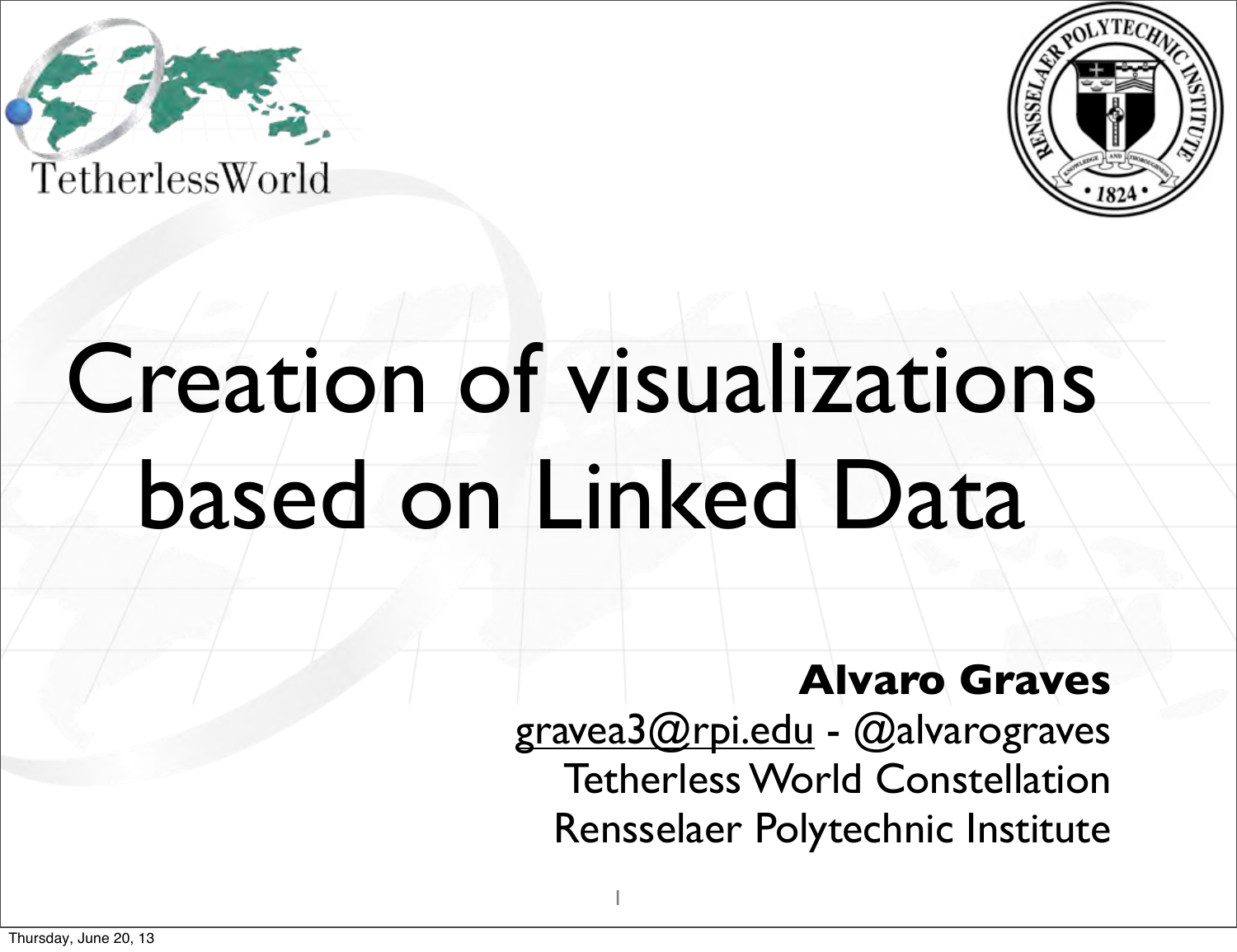# Agenda

- Challenges in Linked Data usage
- How to create an LOD visualization?
- User study
- Conclusions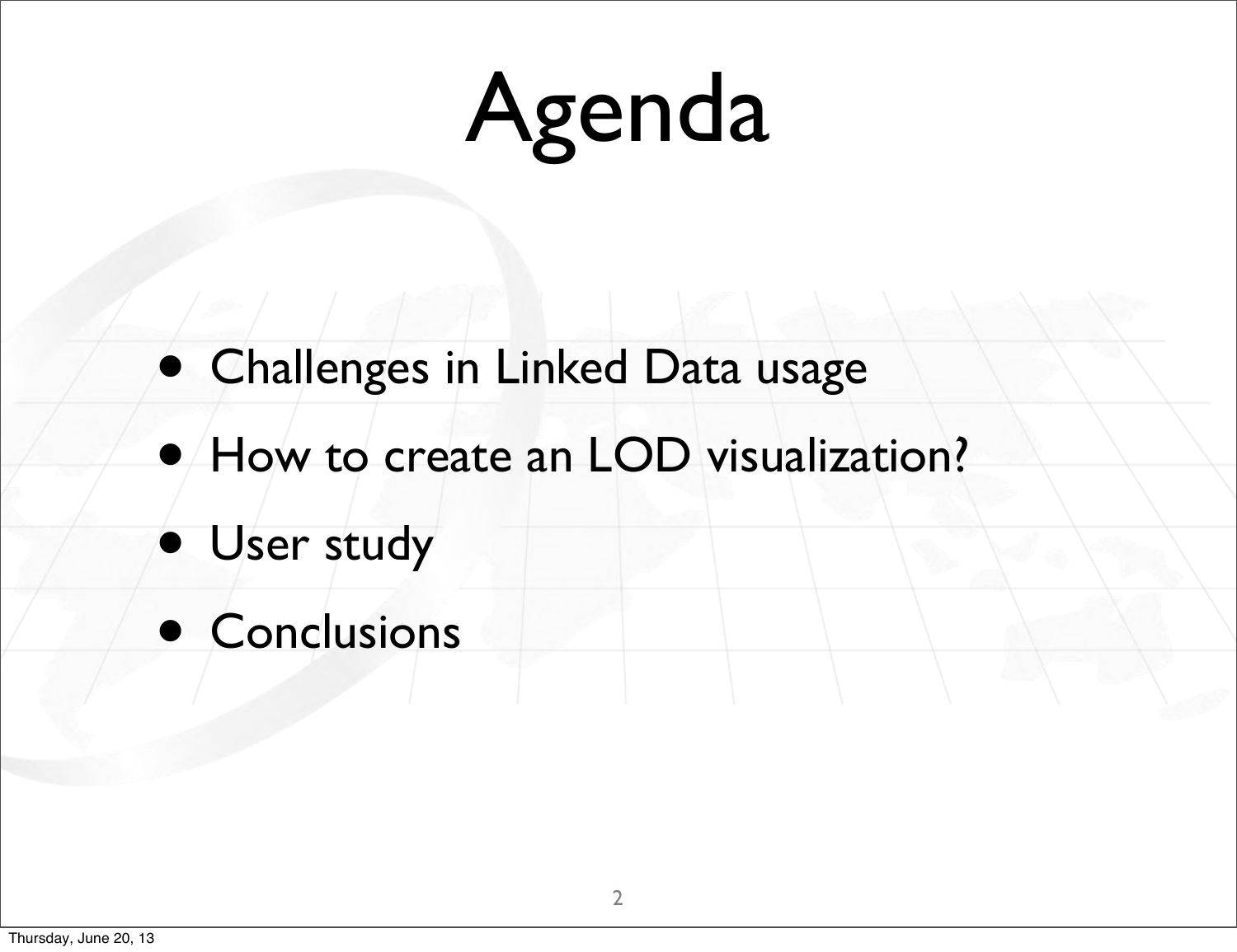



# Challenges in Linked Data usage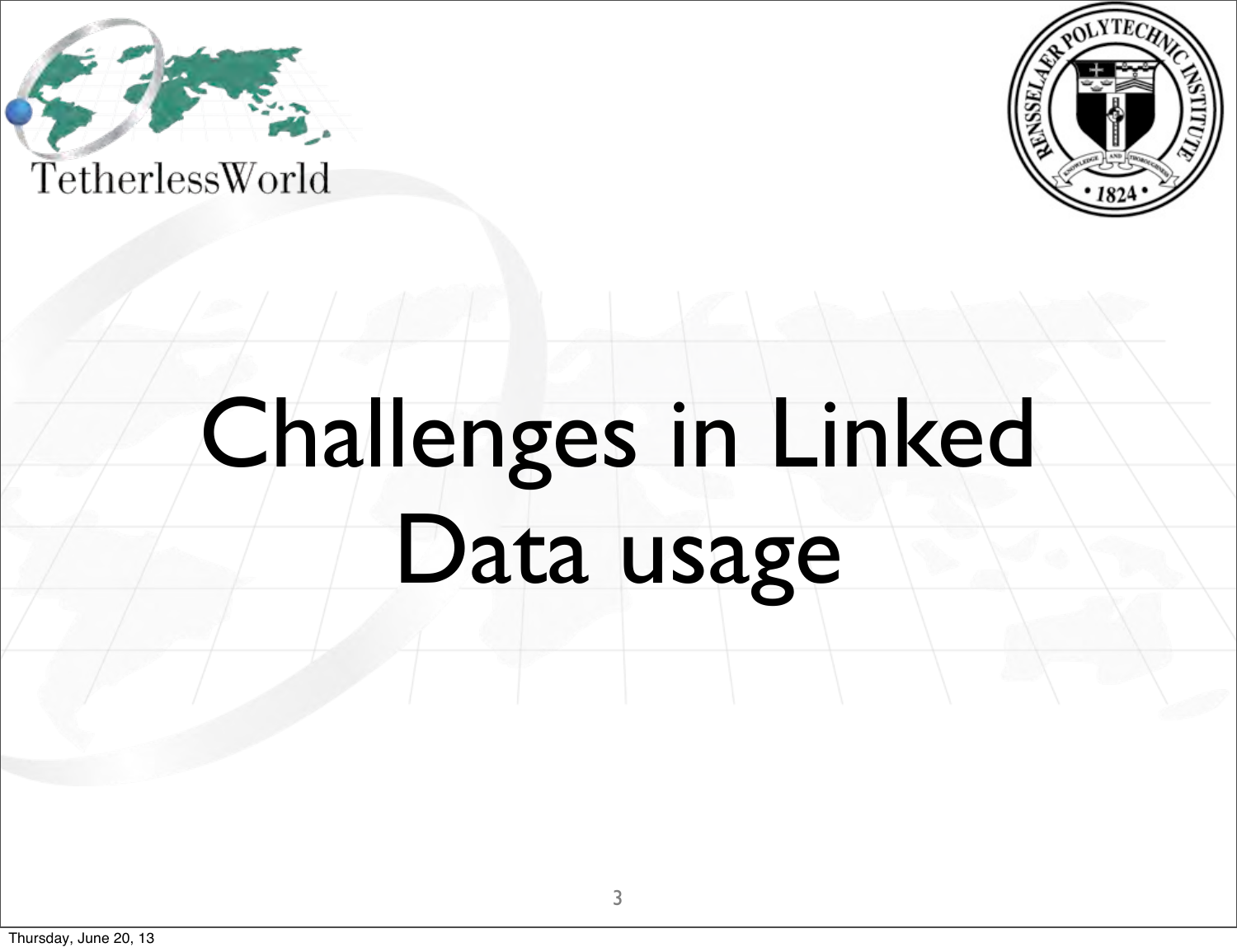# Good and bad news about Linked Data

- Good:
	- Billions of triples available on the Web
	- Lots of information about people, events, places, etc.
- Not so good:
	- Not a lot people outside the Semantic Web community find it usable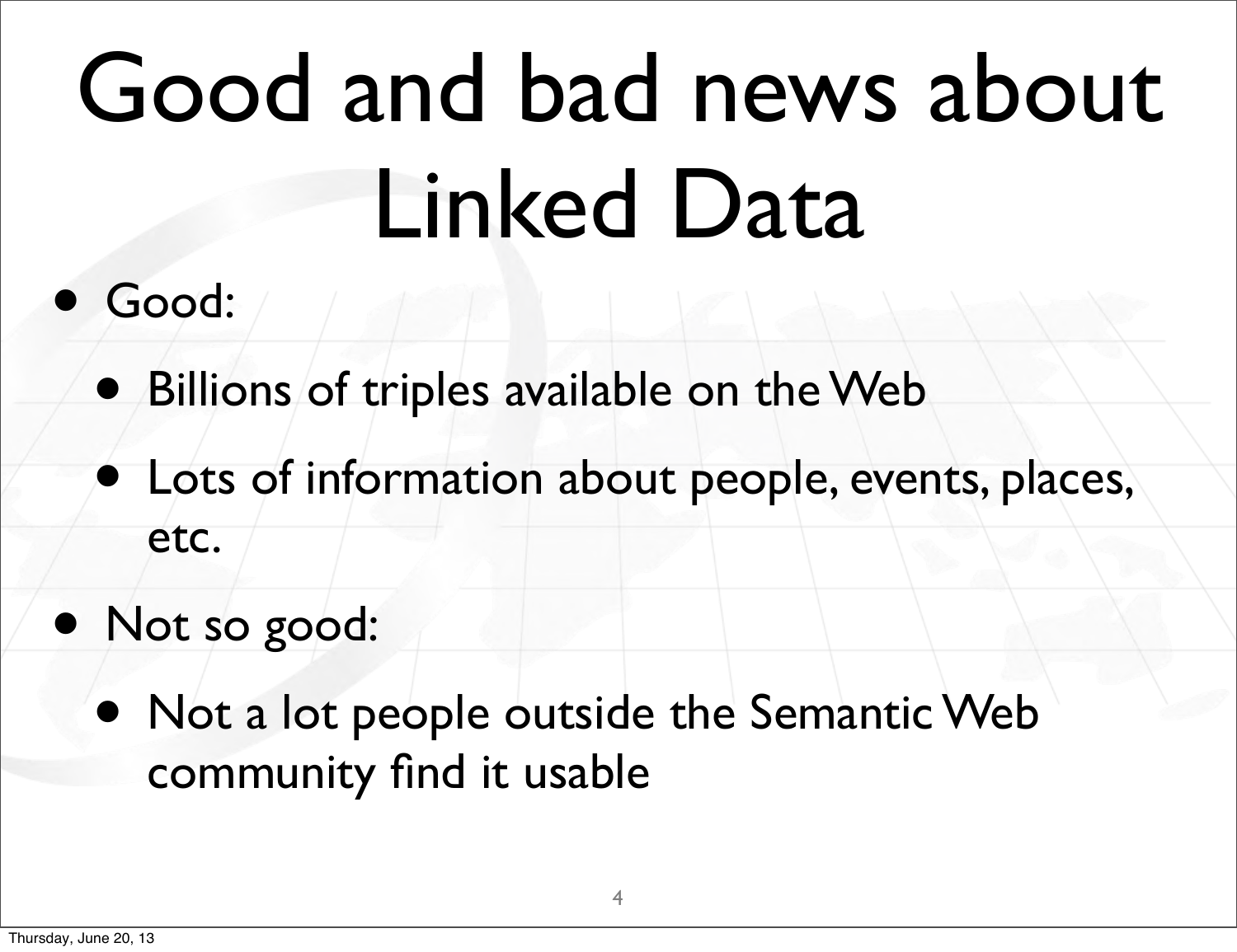# Who are the users?

- People with domain expertise, not technical
	- Journalists
	- Scientists (Bio-, Chemo-, X-Informaticians)
- Novice Semantic Web students
- People who want an easy/rapid way to understand certain aspects of LOD datasets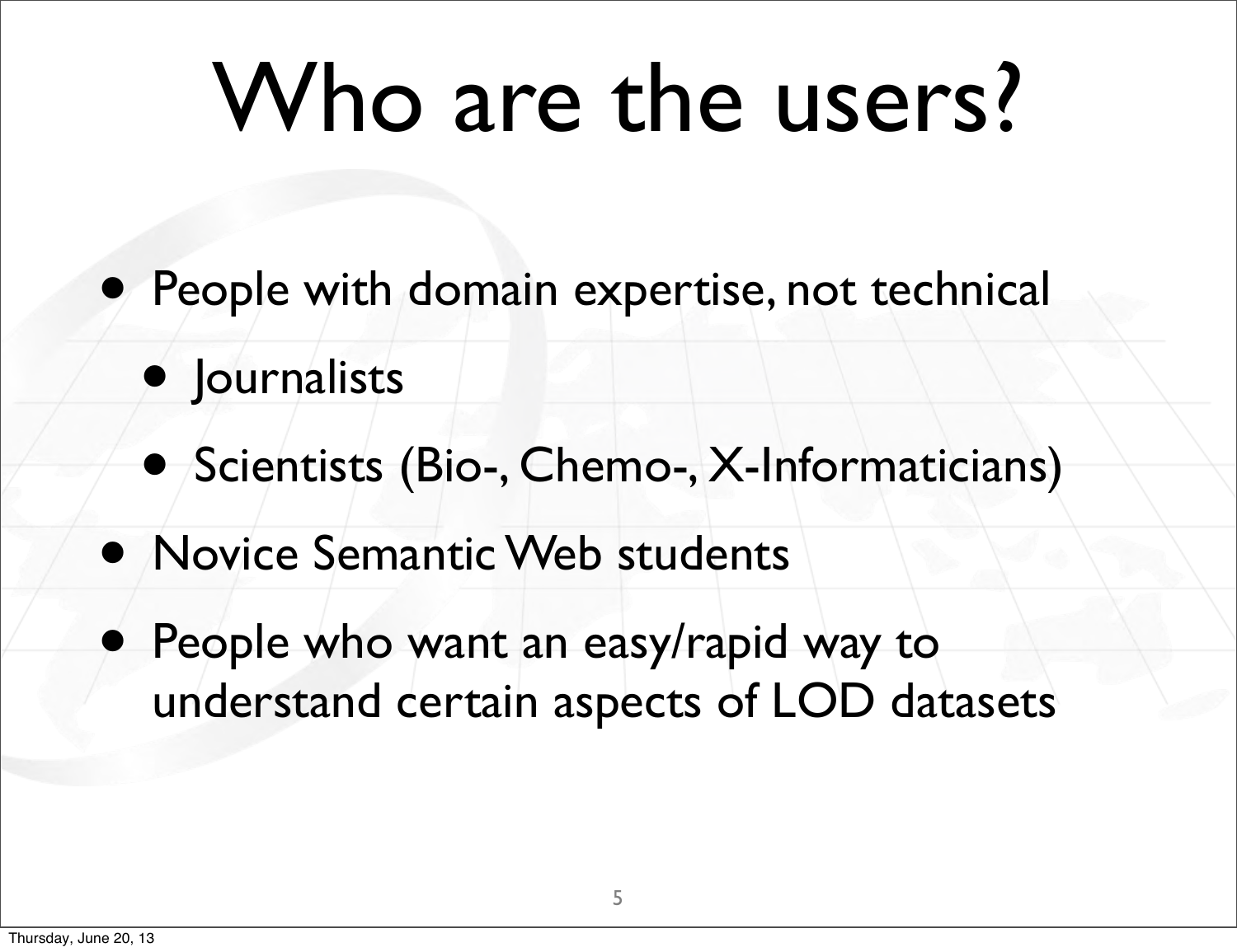# Challenges

- What is needed for non-technical users to consume and explore Linked Data?
- How can we empower domain experts that lack experience with Linked Data?

#### **Idea: Use of visualizations can simplify consumption of Linked Data**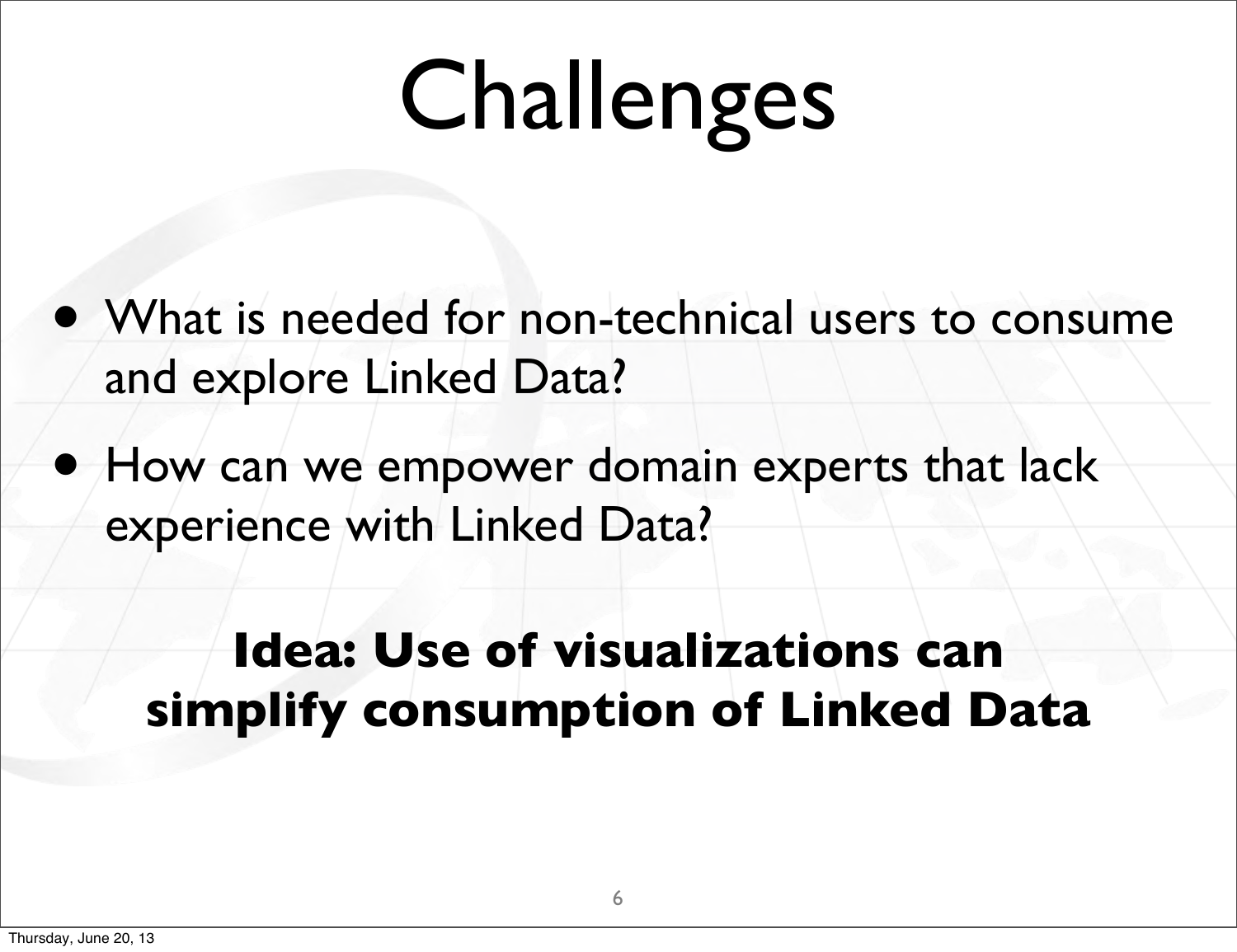# Why Visualizations?

7

Anscombe's quartet

- Visual inspection of data is helpful
- Can help to detect trends and outliers
- It is easy to share and consume for non data experts

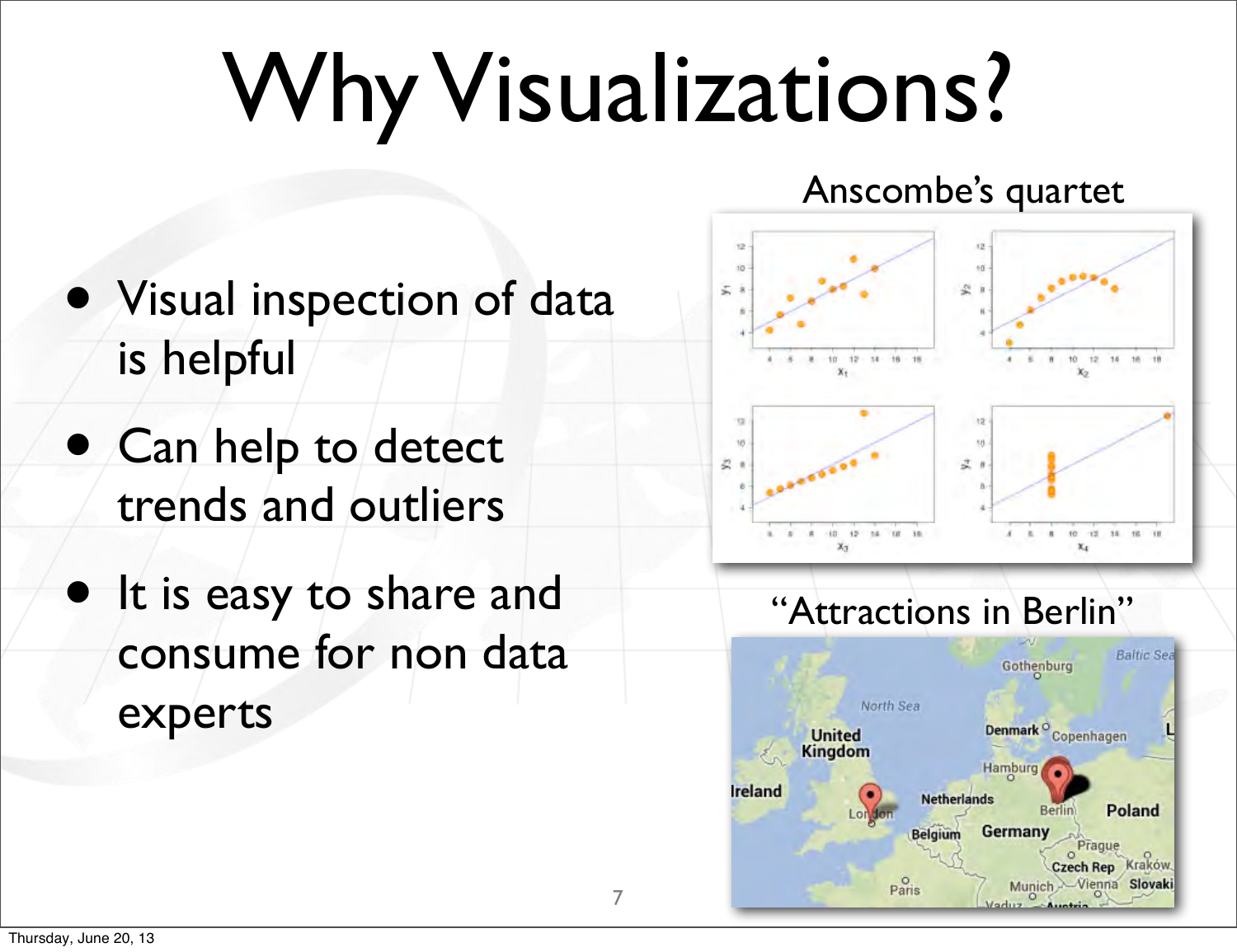



### How to create an LOD visualization?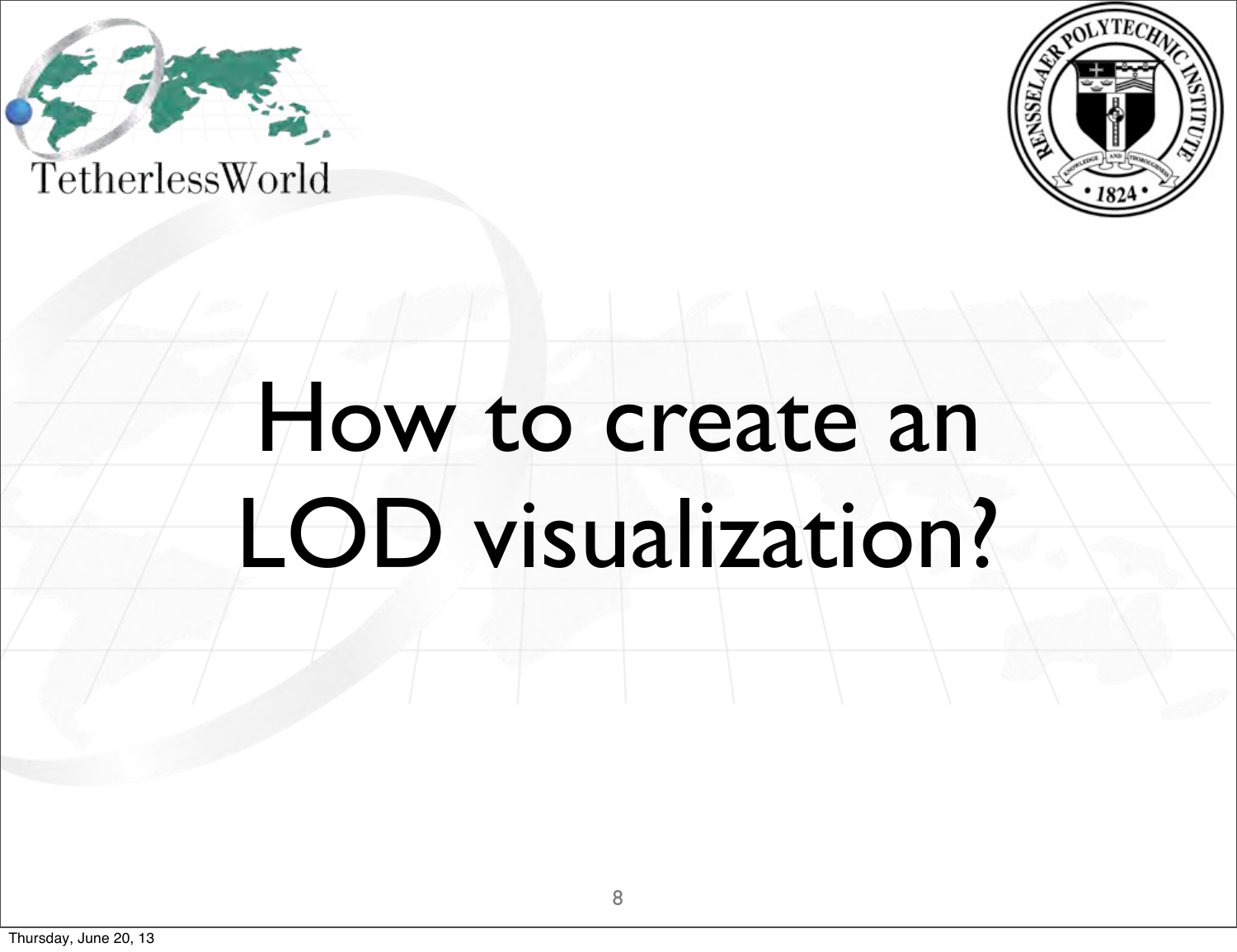## Visualization workflow

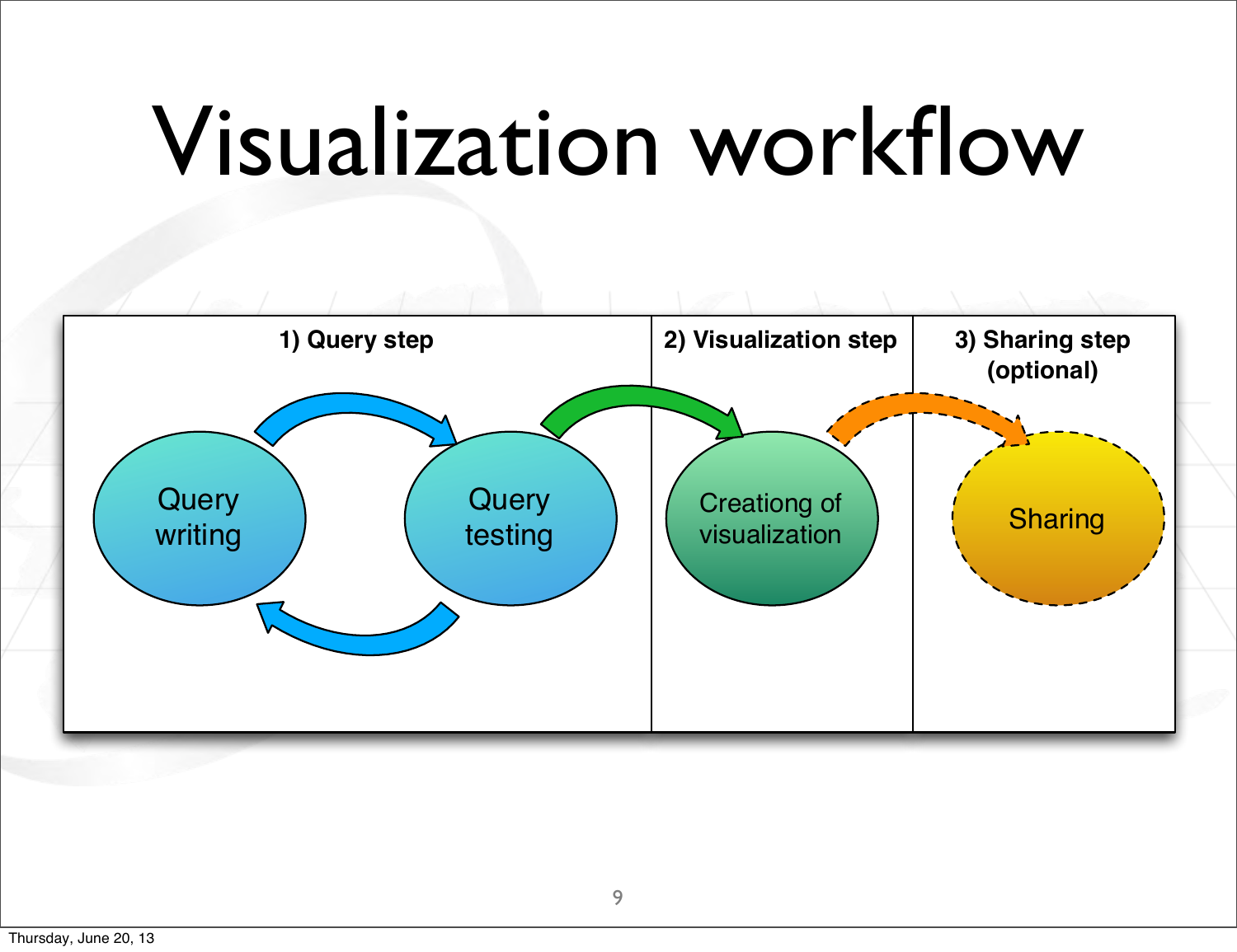### Visualbox

- "Easy Linked Data visualizations"
- Integrated environment to create visualizations based on LOD
- Makes use of available SPARQL endpoints
- Provides 14 types of visualizations out-of-thebox

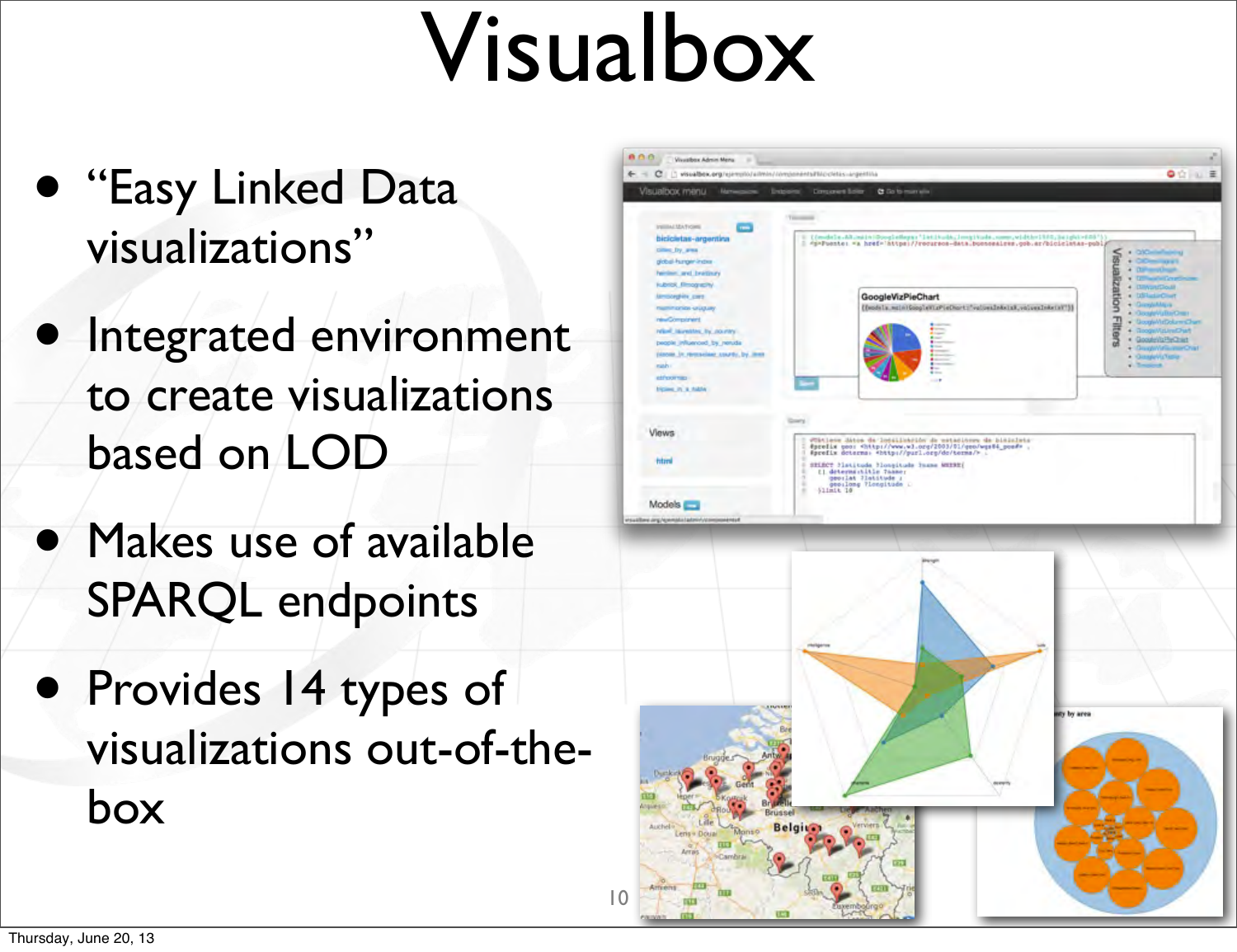## Visualbox



11

- Existing visualizations
- 2 Query editor
- 3 Visualization Editor
- 4 Visualization helper
- 5 Buttons for query testing
- 6 Query testing results
- 7 Sharing buttons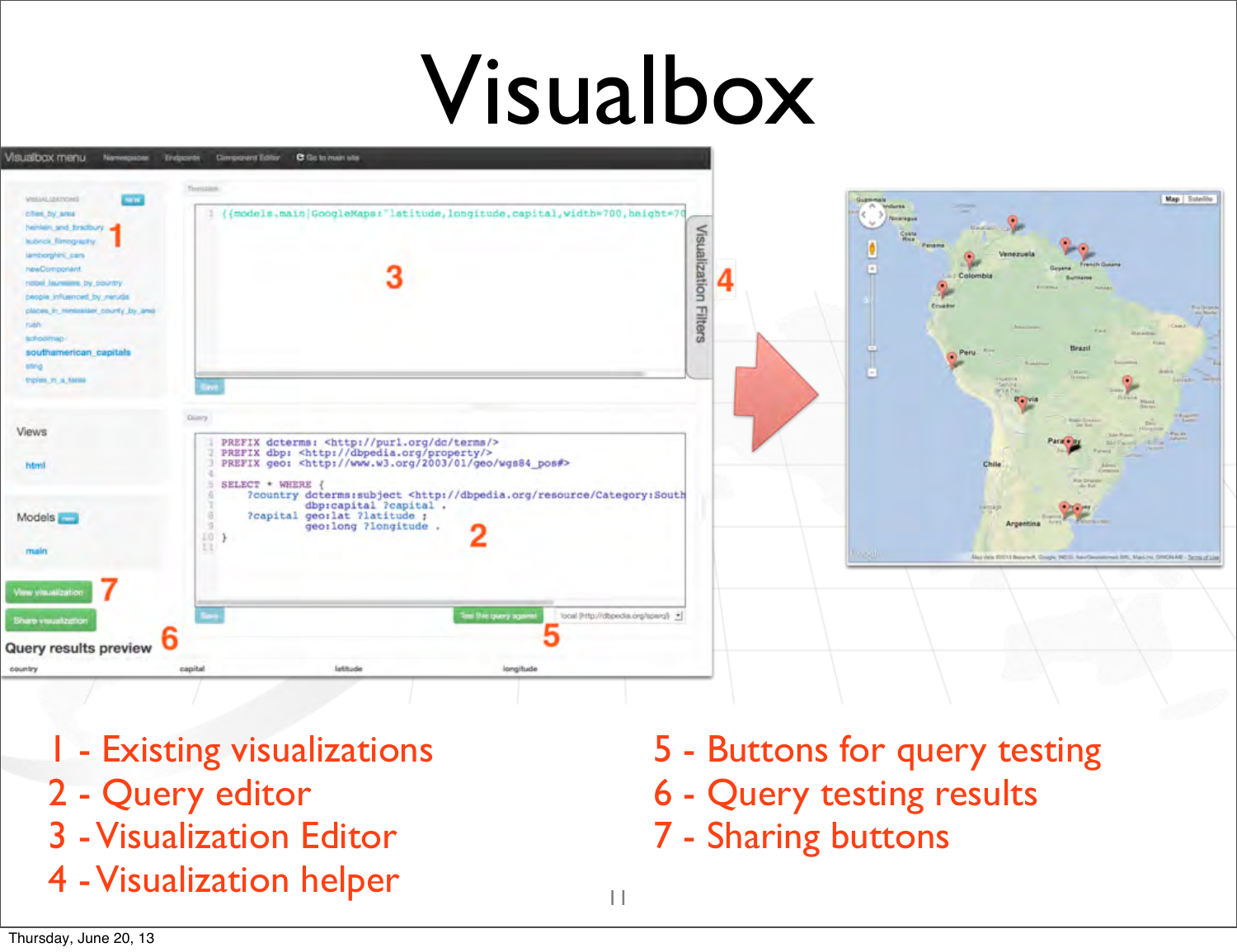### Mozilla Festival

- Tested Visualbox against real users
- Most of them never heard about Linked Data

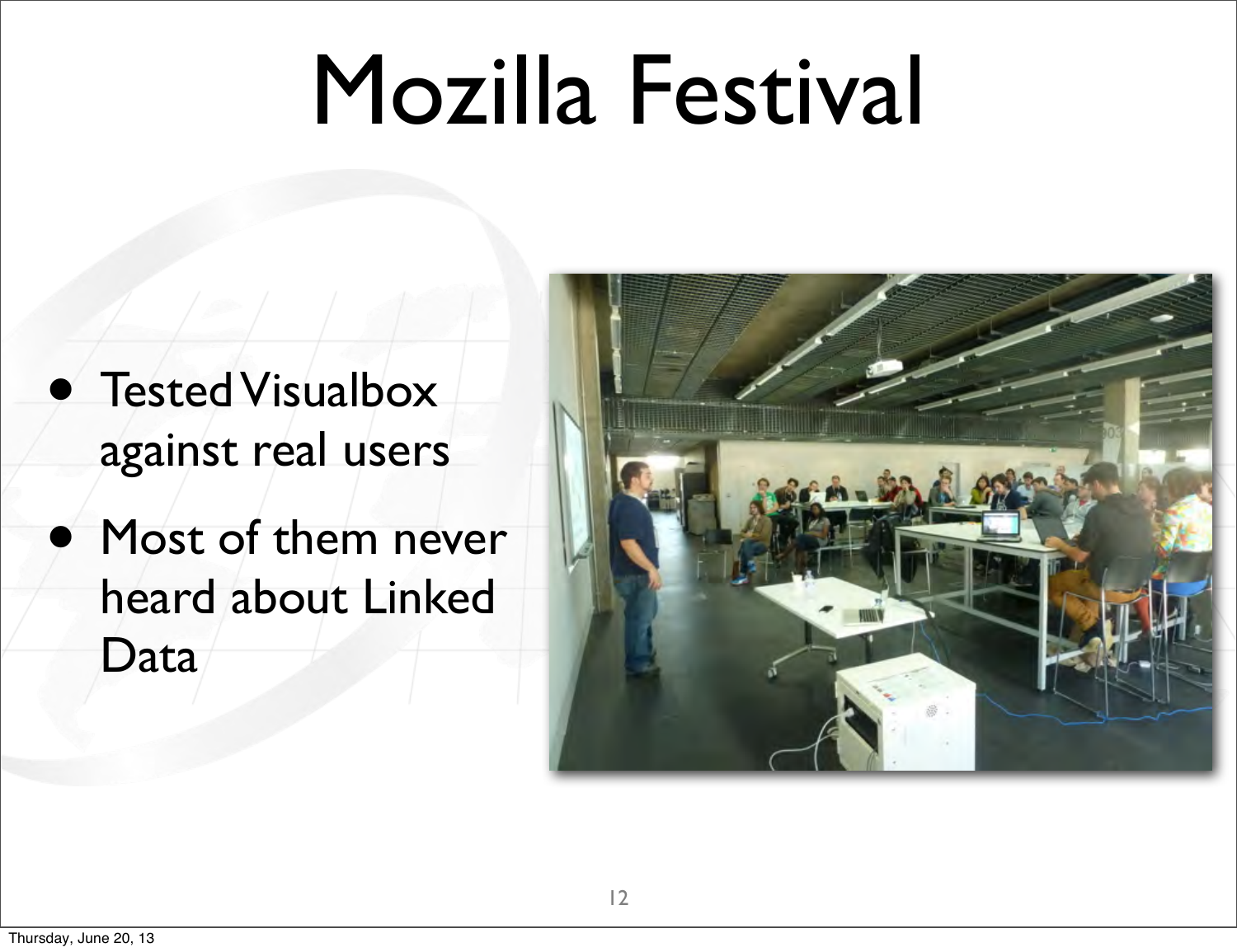# Feedback from Mozilla Festival

- Positive: Most people evaluated it as a great experience for learning about Linked Data and visualizations
- Negative: Most people found hard to even start working with SPARQL
	- Unsure about the syntax
	- Unsure "what's in there" in an endpoint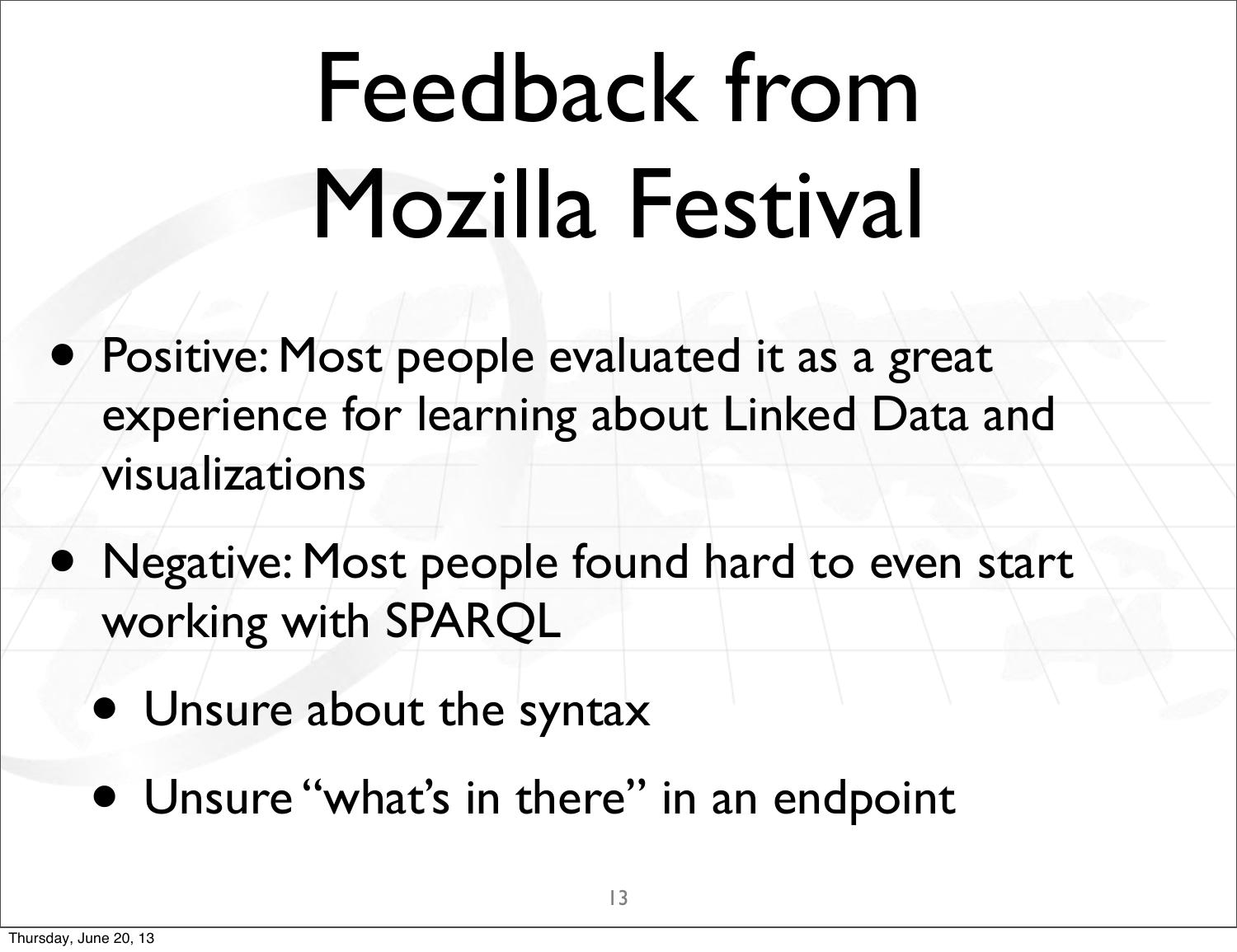



### User study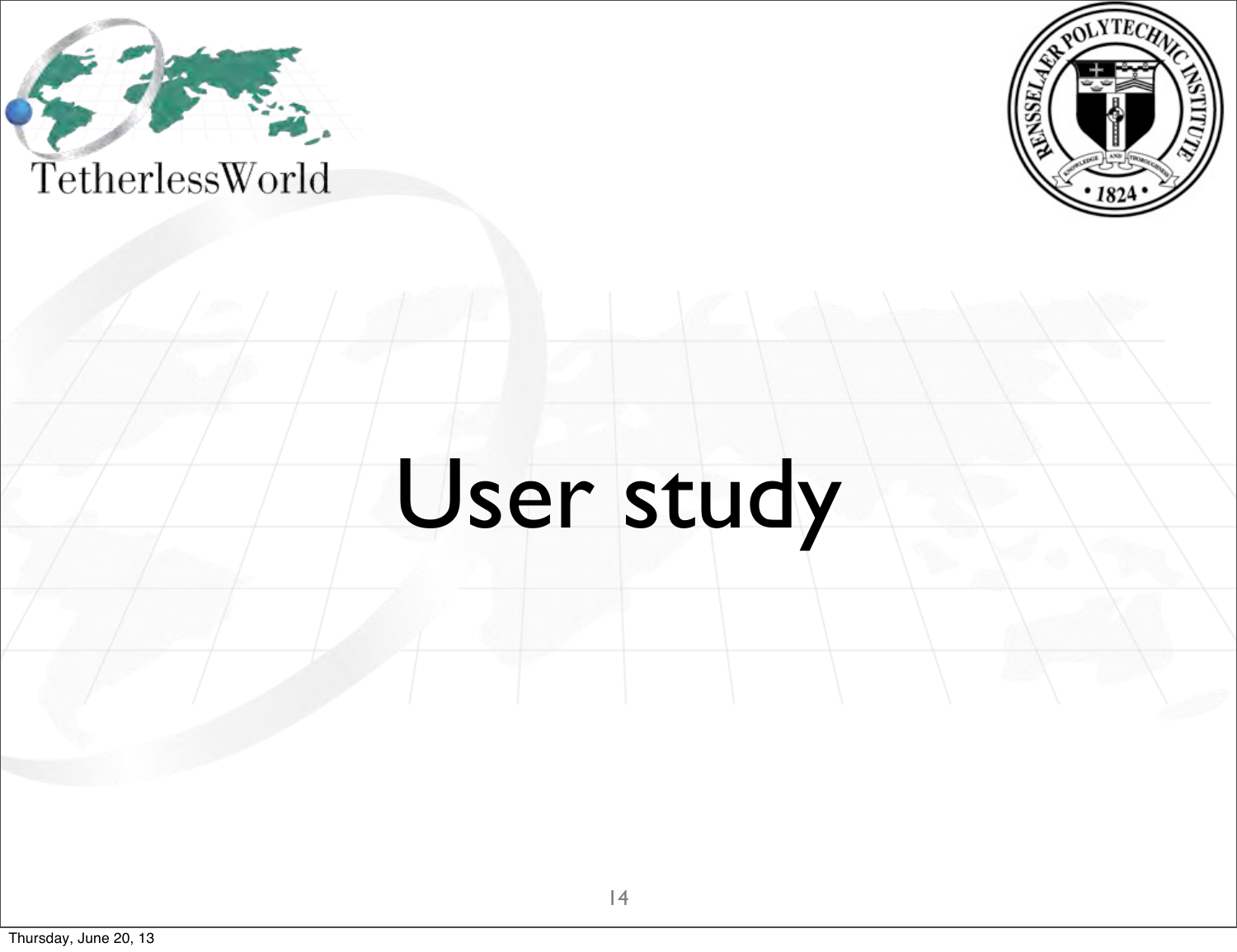# User study

- People with basic to medium knowledge of SPARQL and Linked Data
- Participants watched an introductory video
- Used *think aloud* approach
- Three tasks, visualizations based on DBpedia
- Ex-post subjective evaluation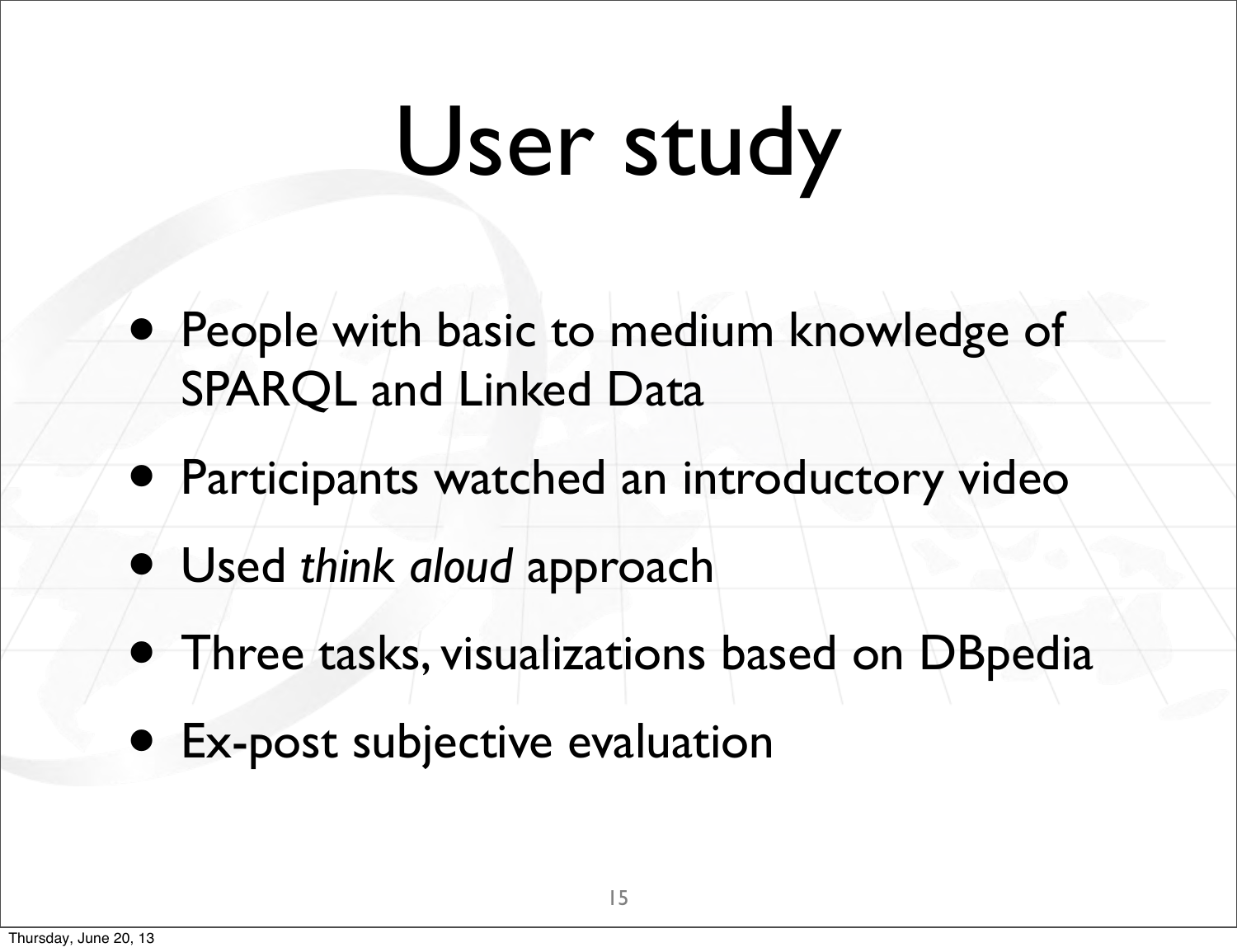### Results

- Most of the time (5-10 min.) was focused on creating and debugging SPARQL query
	- Once the query was ready, the rest of the process was very short (1-2 min.)

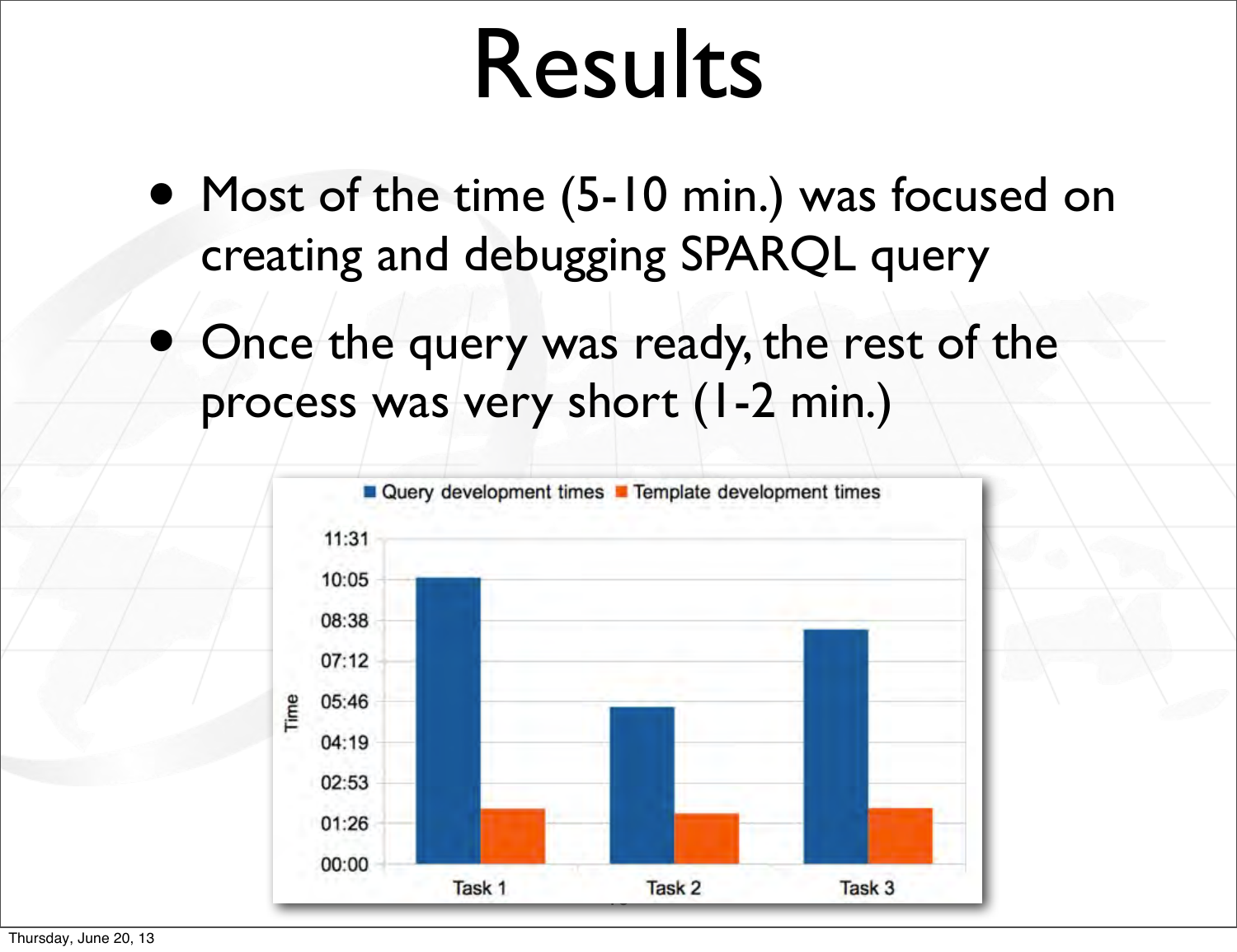## Participant's feedback

- Positive: Visualbox makes it easy to create visualizations
	- *Much easier than doing it from scratch*
	- Add features to power users
- Negative: Creation of SPARQL query
	- One size does not fit all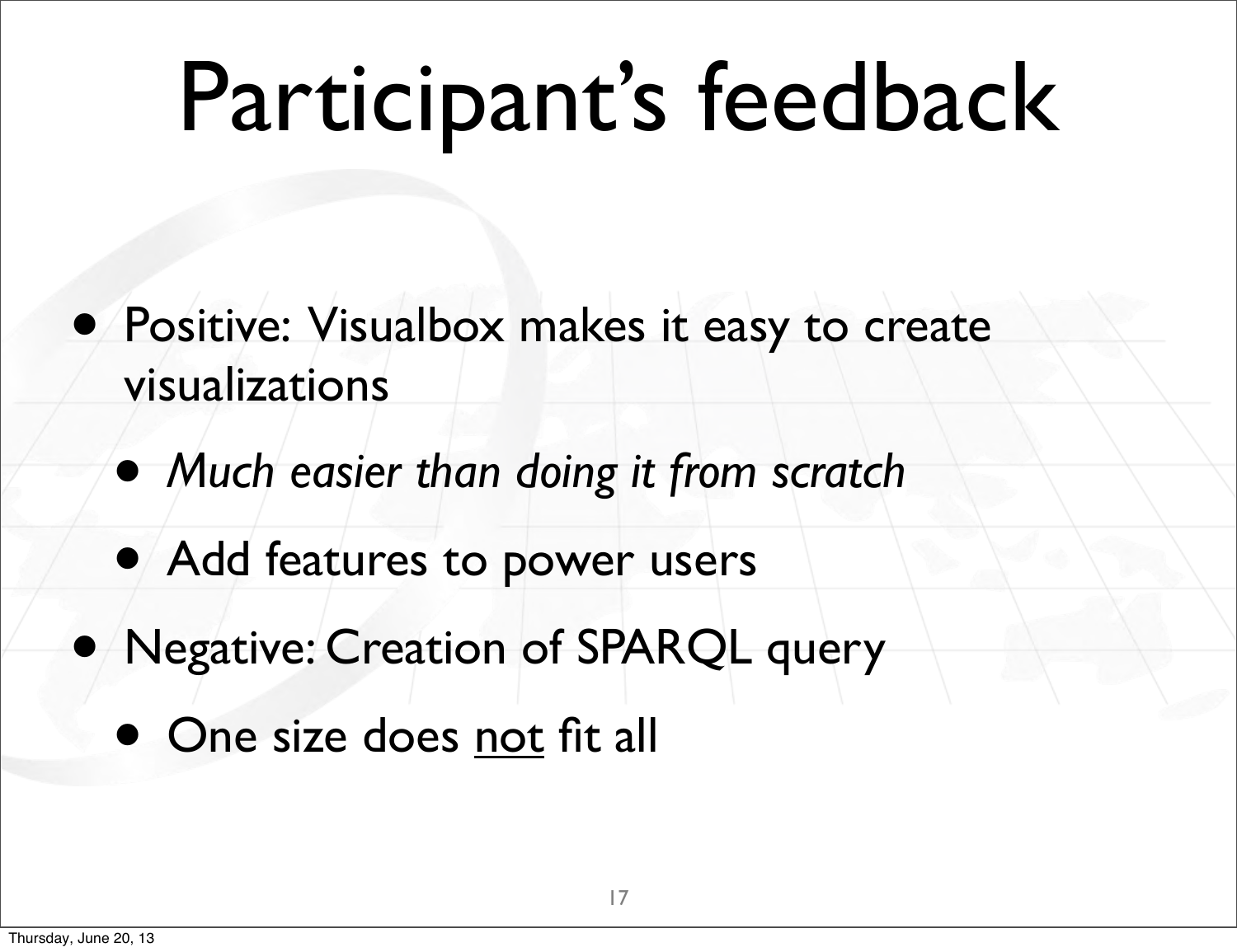# Possible solutions

- Syntax assistance
	- Namespaces and prefixes
	- Improved syntax highlighting
- Recommendations/suggestions based on:
	- Endpoint's content
	- What others have queried
	- Other existing visualizations